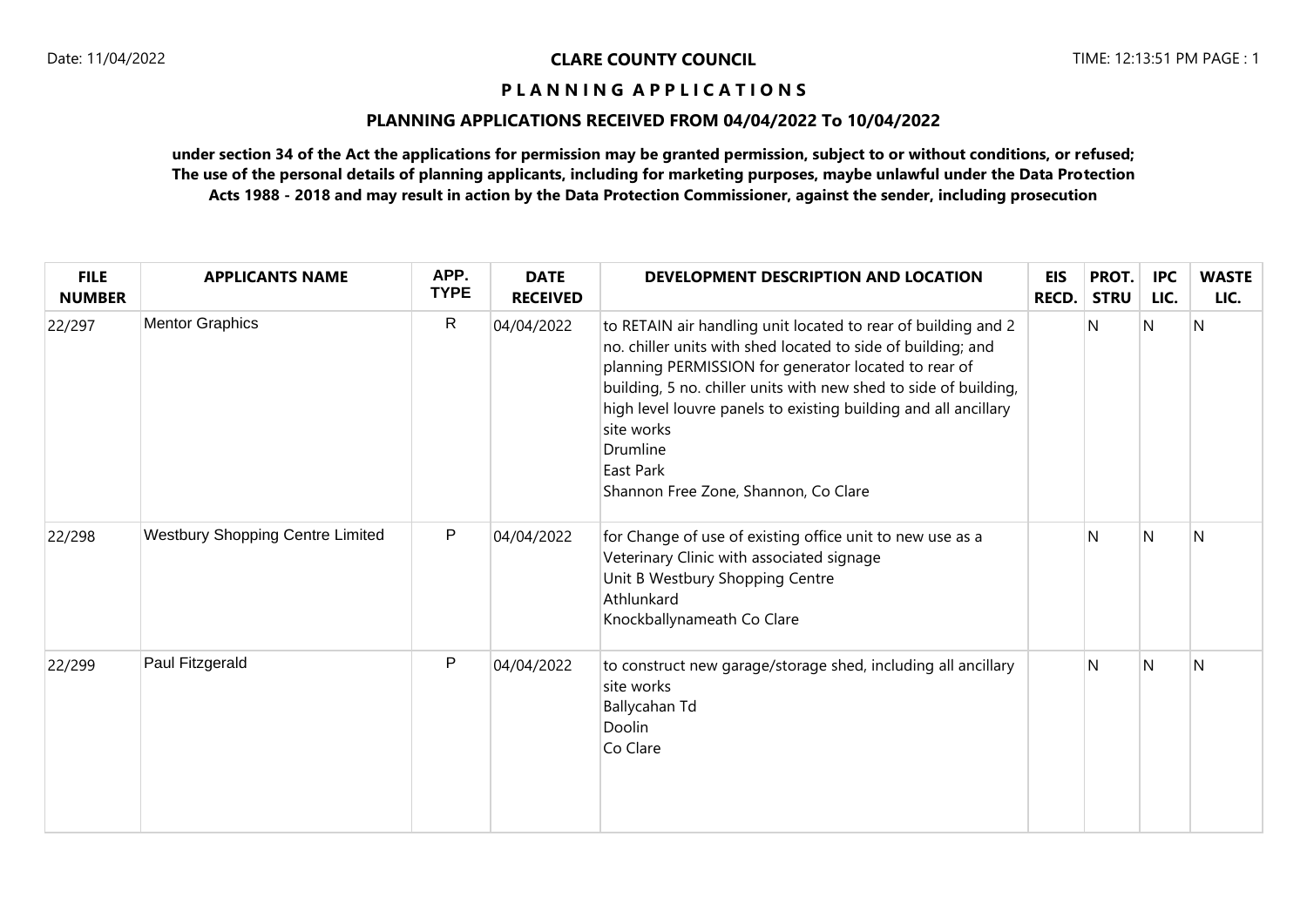# **PLANNING APPLICATIONS RECEIVED FROM 04/04/2022 To 10/04/2022**

| 22/300 | Stephen & Lorraine McCarthy | P            | 04/04/2022 | for the following; (1) Construction of a new detached<br>dwelling house, (2) proposed effluent treatment system and<br>percolation area with all associated site works<br>Newhall<br>Ennis<br>Co Clare                                                                                                                                                                                                                                                                       | N  | N            | N |
|--------|-----------------------------|--------------|------------|------------------------------------------------------------------------------------------------------------------------------------------------------------------------------------------------------------------------------------------------------------------------------------------------------------------------------------------------------------------------------------------------------------------------------------------------------------------------------|----|--------------|---|
| 22/301 | Robert Wallis (MeiraGTx)    | P            | 04/04/2022 | for the construction of a single storey extension to the South<br>West side of Building 2, Block K, Airport Avenue, Shannon<br>Free Zone, Shannon Free Zone, Shannon, Co Clare. The<br>proposed extension of 250m2 will house a goods in and out,<br>office, stores and plant rooms. The development will also<br>consist of external roof access stairs, canopy and associated<br>site works<br>Building 2 Block K<br>Airport Avenue<br>Shannon Free Zone, Shannon Co Clare | N. | N            | N |
| 22/302 | Rachel Coughlan             | $\mathsf{P}$ | 04/04/2022 | to construct a new upper floor extension along with<br>extensive modifications to existing split level dwelling and all<br>associated site works<br>Clifden<br>Corofin<br>Co Clare V95 K7C1                                                                                                                                                                                                                                                                                  | N  | $\mathsf{N}$ | N |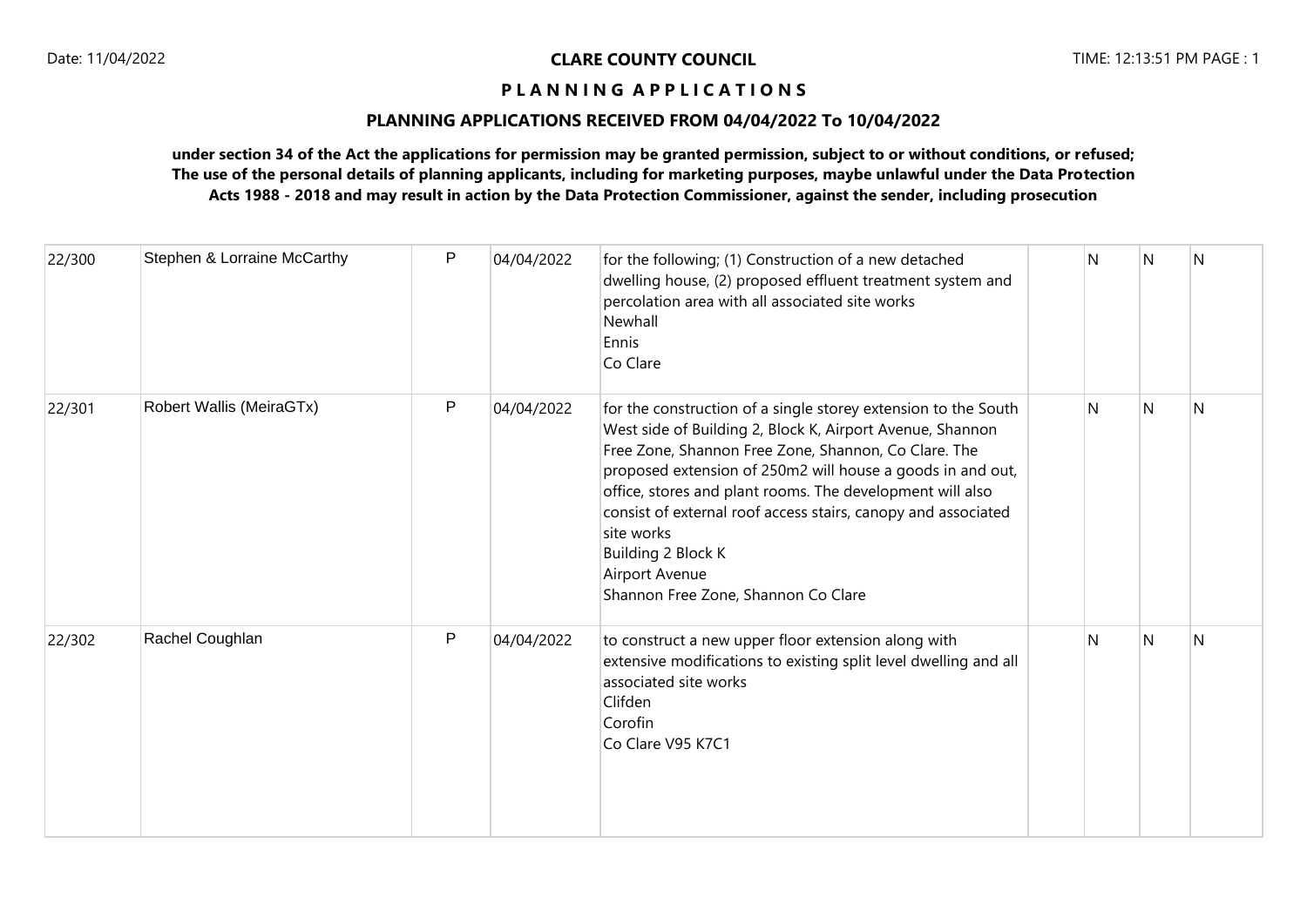# **PLANNING APPLICATIONS RECEIVED FROM 04/04/2022 To 10/04/2022**

| 22/303 | Anne & Frank O'Reilly | $\mathsf{R}$ | 05/04/2022 | to RETAIN the extensions to the Dwelling House & all other<br>associated site and ancillary works<br>9 Tullyvarraga Crescent<br>Shannon<br>Co Clare V14 Y298                                   | $\mathsf{N}$ | N              | $\mathsf{N}$ |
|--------|-----------------------|--------------|------------|------------------------------------------------------------------------------------------------------------------------------------------------------------------------------------------------|--------------|----------------|--------------|
| 22/304 | Diarmuid Cunningham   | P            | 05/04/2022 | to construct a two storey rear extension with side projection<br>42 Riverdale<br>Westbury<br>Corbally Co Clare                                                                                 | $\mathsf{N}$ | $\overline{N}$ | ${\sf N}$    |
| 22/305 | <b>Patrick Rouine</b> | P            | 05/04/2022 | the development consists of extensions to existing slatted<br>unit to include slatted pins, cattle drybed area, dung stay and<br>associated site works<br>Carrowntedaun<br>Lahinch<br>Co Clare | $\mathsf{N}$ | $\mathsf{N}$   | ${\sf N}$    |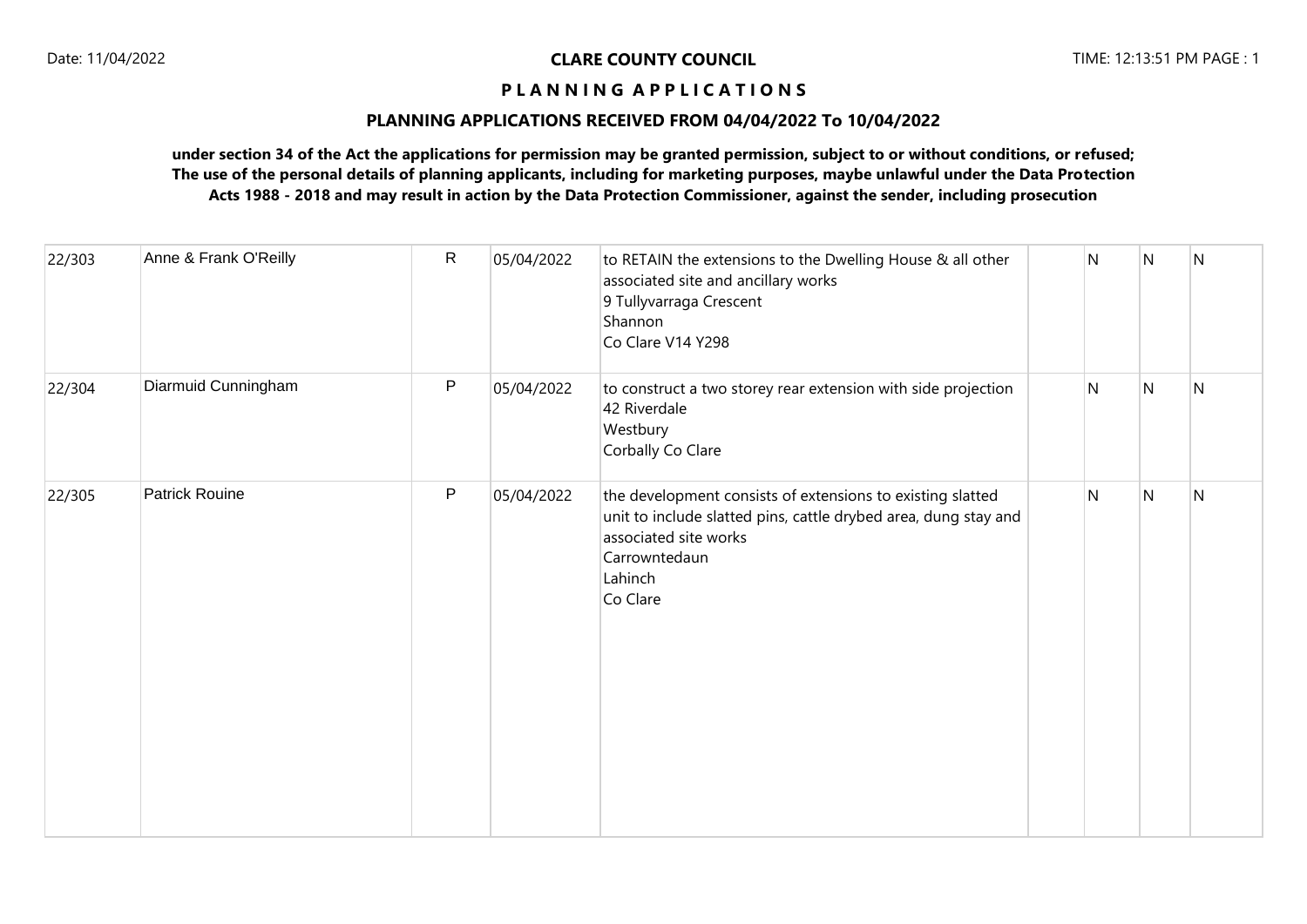# **PLANNING APPLICATIONS RECEIVED FROM 04/04/2022 To 10/04/2022**

| 22/306 | <b>NOL Developments LTD</b> | P       | 05/04/2022 | for development consisting of (a) demolition of existing<br>public house, residence and shed at the rear, construction of<br>(b) 1 no. licensed premises/restaurant to replace public<br>house, with 2 bed apartment on first floor above (c) 5 no. two<br>storey 3 bed terrace houses (d) 8 no. single storey houses for<br>the elderly (e) 1 no. two storey assisted living apartments for<br>people with disabilities (f) 1 no. single storey 3 bed assisted<br>living house for people with disabilities (g) associated car<br>parking area (h) new vehicular and pedestrian access (l) new<br>connection to existing public water supply (j) new connection<br>to public sewer (k) new stormwater drainage system and all<br>ancillary site works<br>Ruan Commons Townland<br>Ruan<br>Co Clare | N | N | N |
|--------|-----------------------------|---------|------------|-----------------------------------------------------------------------------------------------------------------------------------------------------------------------------------------------------------------------------------------------------------------------------------------------------------------------------------------------------------------------------------------------------------------------------------------------------------------------------------------------------------------------------------------------------------------------------------------------------------------------------------------------------------------------------------------------------------------------------------------------------------------------------------------------------|---|---|---|
| 22/307 | Michael O'Gorman            | P       | 06/04/2022 | to convert part of the existing dwelling for use as a granny<br>flat comprising an en-suite bedroom and kitchen / dining<br>area including a separate side entrance door<br>42 Fergus Manor<br>Clonroad<br>Ennis, Co Clare                                                                                                                                                                                                                                                                                                                                                                                                                                                                                                                                                                          | N | N | N |
| 22/308 | Sean O'Sullivan             | $\circ$ | 06/04/2022 | permission for a dwelling with on-site wastewater treatment,<br>a garage and ancillary groundwork<br>Drummin<br>Miltown Malbay<br>Co Clare                                                                                                                                                                                                                                                                                                                                                                                                                                                                                                                                                                                                                                                          | N | N | N |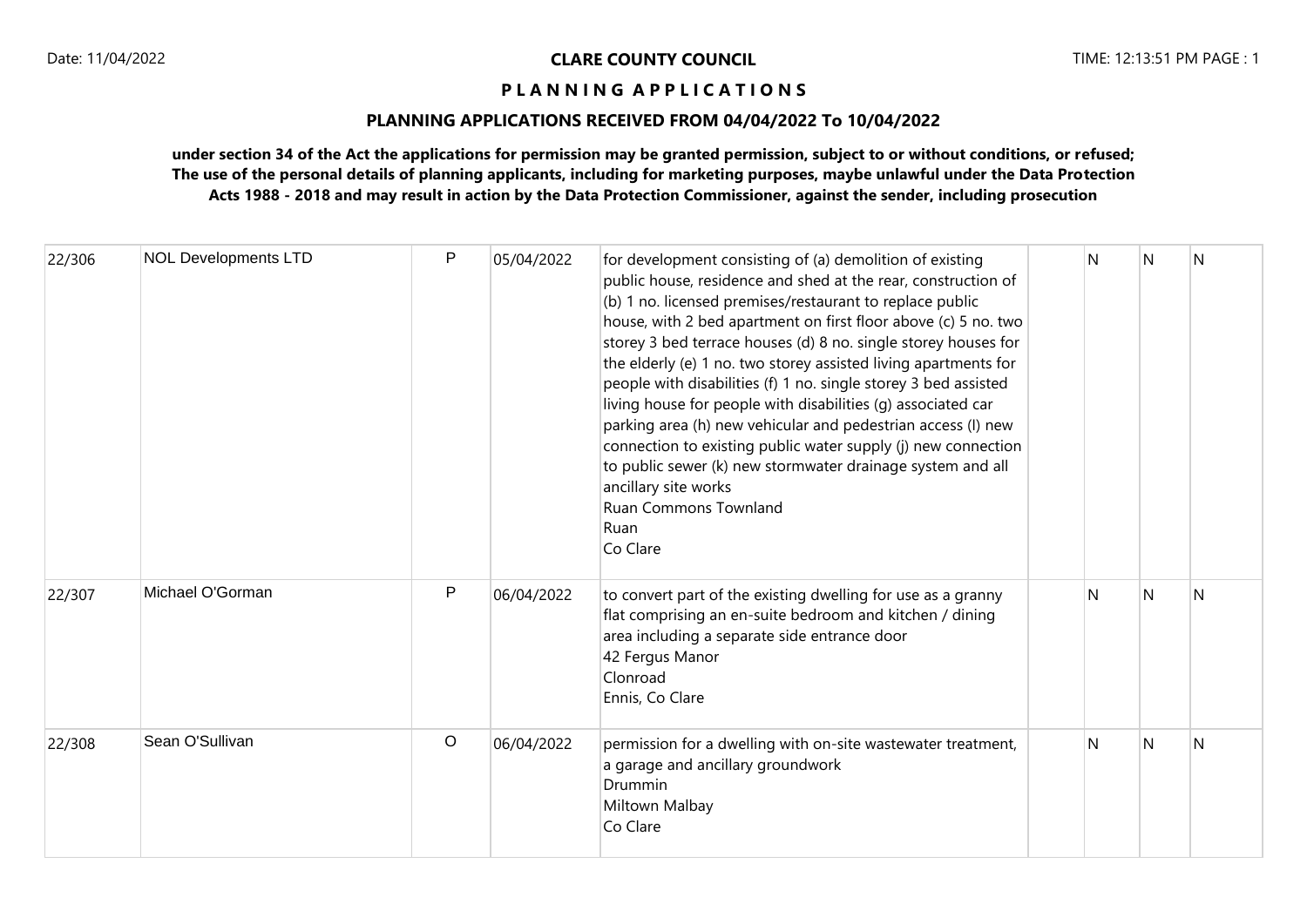# **PLANNING APPLICATIONS RECEIVED FROM 04/04/2022 To 10/04/2022**

| 22/309 | Paddy & Mary O'Donoghue | $\mathsf{P}$ | 06/04/2022 | the proposed development will consist of a new entrance to<br>existing residence to replace the existing entrance gate, a<br>proposed two metre high stone wall to the property<br>boundary with piers and iron gates, and a new access<br>driveway to connect with the existing avenue, and associated<br>site works<br>Ballymaley<br>Ennis<br>Co Clare       | N | N | N |
|--------|-------------------------|--------------|------------|----------------------------------------------------------------------------------------------------------------------------------------------------------------------------------------------------------------------------------------------------------------------------------------------------------------------------------------------------------------|---|---|---|
| 22/310 | Dermot & Kate Taaffe    | P            | 06/04/2022 | for development, the development will consist of a material<br>change of use from a school, currently not in use to part of<br>new dwelling house, the construction of a new dwelling<br>house onto existing school building with new waste water<br>treatment system with percolation area and associated site<br>works<br><b>Kells</b><br>Tubber<br>Co Clare | N | N | N |
| 22/311 | John J Hickey           | P            | 07/04/2022 | the development will consist of a dwelling house and<br>proprietary wastewater treatment system & percolation area<br>together with ancillary site works<br>Dough<br>Kilkee<br>Co Clare                                                                                                                                                                        | N | N | N |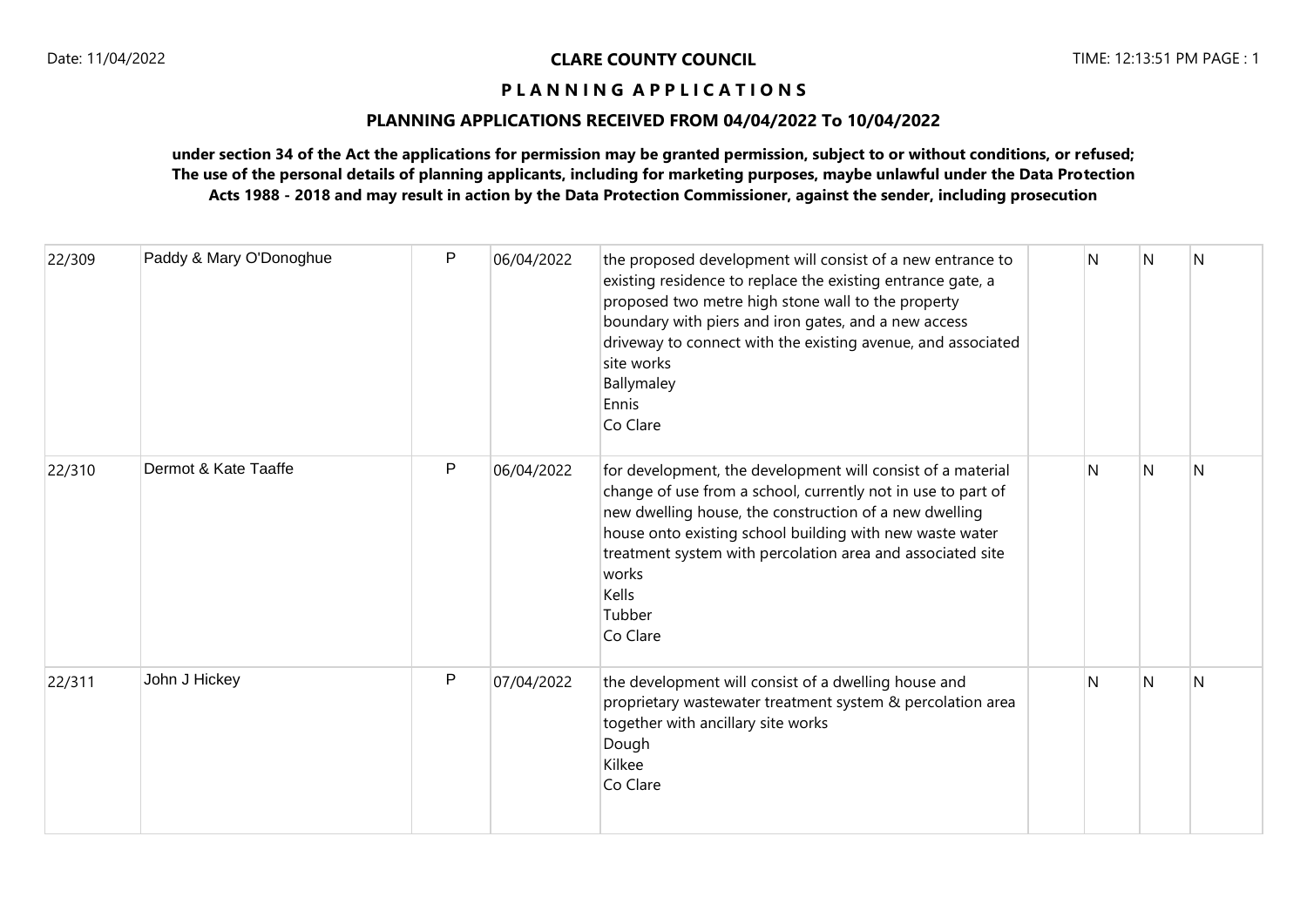# **PLANNING APPLICATIONS RECEIVED FROM 04/04/2022 To 10/04/2022**

| 22/312 | Orla & David O'Shea | $\mathsf{P}$ | 07/04/2022 | for the construction of a single storey extension to side &<br>rear of existing dwelling to include Kitchen / Dining & Living<br>Area, Pantry & Boot Room including internal modifications &<br>elevational changes to existing dwelling & Also for<br>PERMISSION for the demolition of Existing Sunroom to side<br>of dwelling including ancillary site works<br>Caher<br>Ogonnelloe<br>Co Clare | N            | N | N |
|--------|---------------------|--------------|------------|---------------------------------------------------------------------------------------------------------------------------------------------------------------------------------------------------------------------------------------------------------------------------------------------------------------------------------------------------------------------------------------------------|--------------|---|---|
| 22/313 | John Rooney         | $\mathsf{R}$ | 07/04/2022 | to RETAIN commercial store<br>Larkin's Cross<br>Knockballymeath<br>Parteen Co Clare                                                                                                                                                                                                                                                                                                               | $\mathsf{N}$ | N | N |
| 22/314 | John Paul Pierce    | $\mathsf{P}$ | 07/04/2022 | to install new wastewater treatment system, puraflo filtration<br>and percolation area and all associated site works<br>Rose House<br>Larkin's Cross<br>Knockballymeath, Parteen Co Clare                                                                                                                                                                                                         | N            | N | N |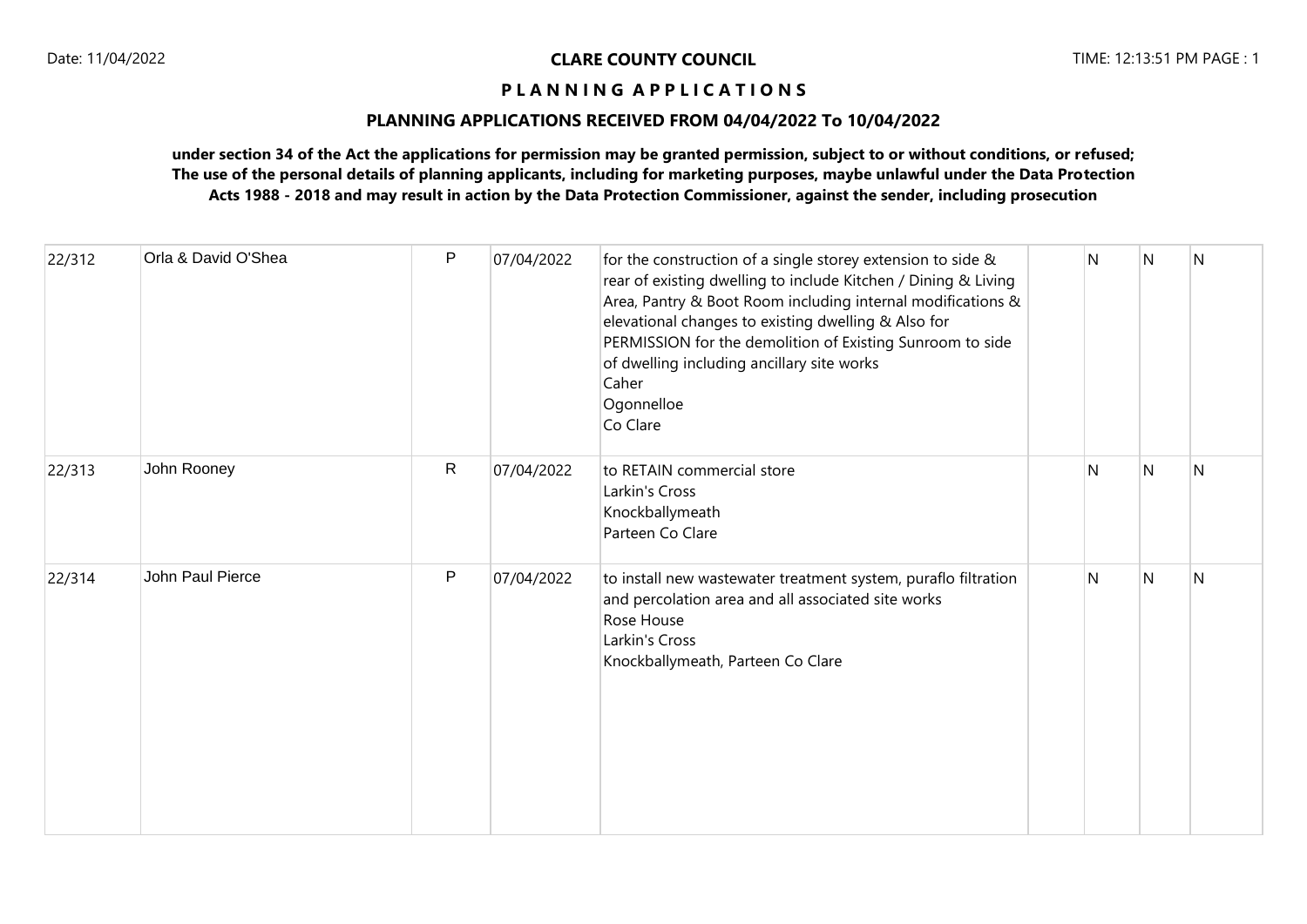# **PLANNING APPLICATIONS RECEIVED FROM 04/04/2022 To 10/04/2022**

| 22/315 | Phoenix Four Kemekry Ltd      | $\mathsf{R}$ | 07/04/2022 | for the following development for works carried out to<br>existing dwelling to include increased ridge height and<br>reconfiguration of roof to single storey element, demolition<br>of boiler room and replacement with new bathroom, raised<br>balcony to Southern Elevation, alterations to window opes<br>together with all associated ancillary and incidental works<br>Beechwood<br>Hill Road<br>Bunratty, Co Clare | N            | N            | N            |
|--------|-------------------------------|--------------|------------|---------------------------------------------------------------------------------------------------------------------------------------------------------------------------------------------------------------------------------------------------------------------------------------------------------------------------------------------------------------------------------------------------------------------------|--------------|--------------|--------------|
| 22/316 | Joe Prendergast               | P            | 07/04/2022 | to construct extension to the front of existing garage and all<br>associated site works<br>Attyterrila<br>Ruan<br>Co Clare                                                                                                                                                                                                                                                                                                | N            | N            | N            |
| 22/317 | Shannon Airport Authority DAC | $\mathsf{P}$ | 07/04/2022 | for Permission for retention and for permission for<br>development at this site. The RETENTION consists of a 99m2<br>single storey extension to the airport fire station fire tender<br>bays. The PERMISSION for development consists of the<br>further construction of a 128m2 single storey extension to<br>the airport fire tender bays<br>Shannon Airport Authority DAC<br>Shannon Airport<br>Rineanna South Co Clare | $\mathsf{N}$ | $\mathsf{N}$ | $\mathsf{N}$ |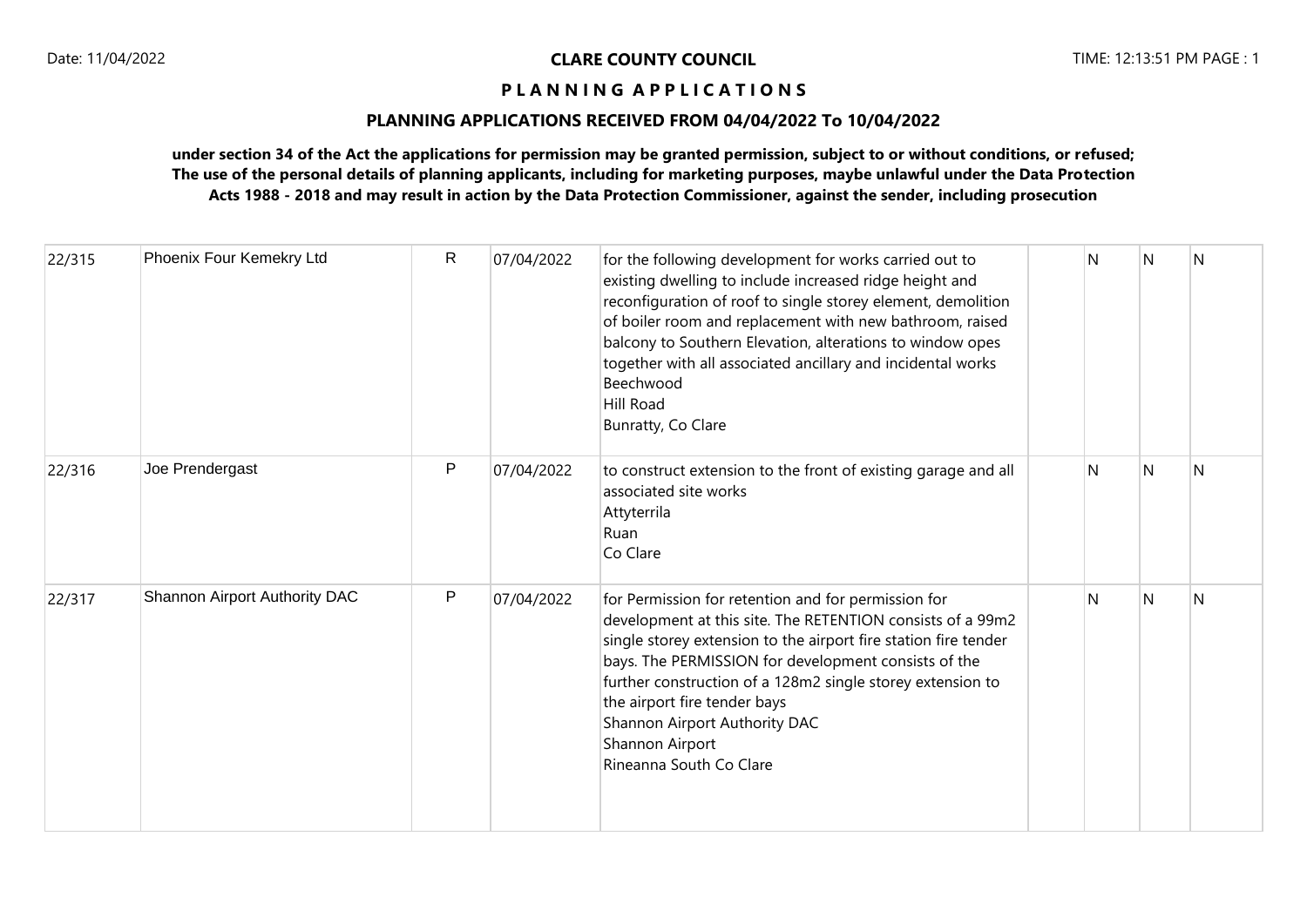# **PLANNING APPLICATIONS RECEIVED FROM 04/04/2022 To 10/04/2022**

| 22/318 | Paddy & Marie Quinlivan   | P | 07/04/2022 | for the construction of a new sewage treatment system and<br>ancillary works<br>Boloughera<br>Lissycasey<br>Co Clare                                                                                          | N | N | N |
|--------|---------------------------|---|------------|---------------------------------------------------------------------------------------------------------------------------------------------------------------------------------------------------------------|---|---|---|
| 22/319 | Jason Ryan                | P | 07/04/2022 | to construct a single dwelling house, advanced wastewater<br>treatment system along with ancillary site works<br><b>Ballymacloon East</b><br>Quin<br>Co Clare                                                 | N | N | N |
| 22/320 | <b>Sinead Reidy</b>       | P | 07/04/2022 | to construct a single dwelling house, advanced wastewater<br>treatment system along with ancillary site works<br><b>Barntick</b><br>Clarecastle<br>Ennis, Co Clare                                            | N | N | N |
| 22/321 | Andrew & Marie O'Donoghue | R | 07/04/2022 | to RETAIN a rear store and toilet and PERMISSION to<br>construct a single storey to be used as a dispensary and to<br>include ancillary groundwork<br>Main Street<br>Leagard North<br>Miltown Malbay Co Clare | N | N | N |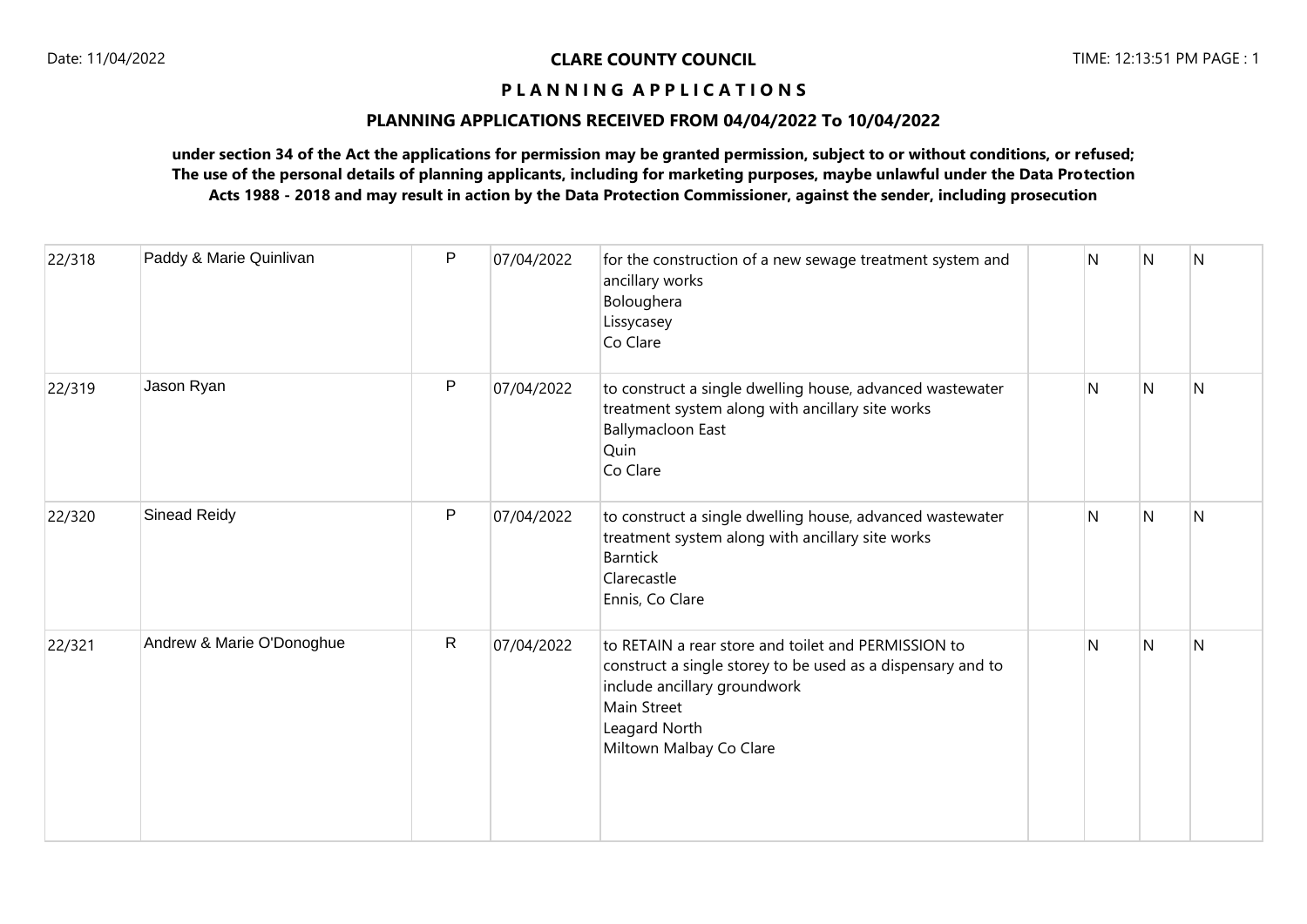# **PLANNING APPLICATIONS RECEIVED FROM 04/04/2022 To 10/04/2022**

| 22/322 | Ann Harte                    | $\mathsf{R}$ | 07/04/2022 | to RETAIN front porch and rear extension to the dwelling<br>house along with associated site works<br>7 Mount Charles Terrace<br>Kilkee<br>Co Clare                                                                                                      | N  | N            | N |
|--------|------------------------------|--------------|------------|----------------------------------------------------------------------------------------------------------------------------------------------------------------------------------------------------------------------------------------------------------|----|--------------|---|
| 22/323 | Elaine & Robert Hayes        | P            | 07/04/2022 | to demolish the existing sheds/outbuildings to the rear of<br>'Kincora House' and to construct three no, semi detached<br>townhouses fronting onto Ballalley Lane along with all<br>ancillary site works<br><b>Ballalley Lane</b><br>Kilkee<br>Co Clare  | N. | N            | N |
| 22/324 | Michael Dinneen & Aine Burns | P            | 07/04/2022 | to alter the design of the proposed reconstructed dwelling<br>previously authorised under planning permission ref no<br>21/526 along with associated site works and services<br>Trafalgar Lodge<br><b>Geraldine Place</b><br>West End, Kilkee, Co Clare  | N. | N            | N |
| 22/325 | Gerry & Evelyn Johnston      | P            | 07/04/2022 | for change of use of ground floor commercial unit into a one<br>bedroom apartment with alterations to front and side<br>elevations, internal layout changes, and all ancillary site works<br>and services<br>9A Place de Plouzane<br>Kilrush<br>Co Clare | N  | $\mathsf{N}$ | N |